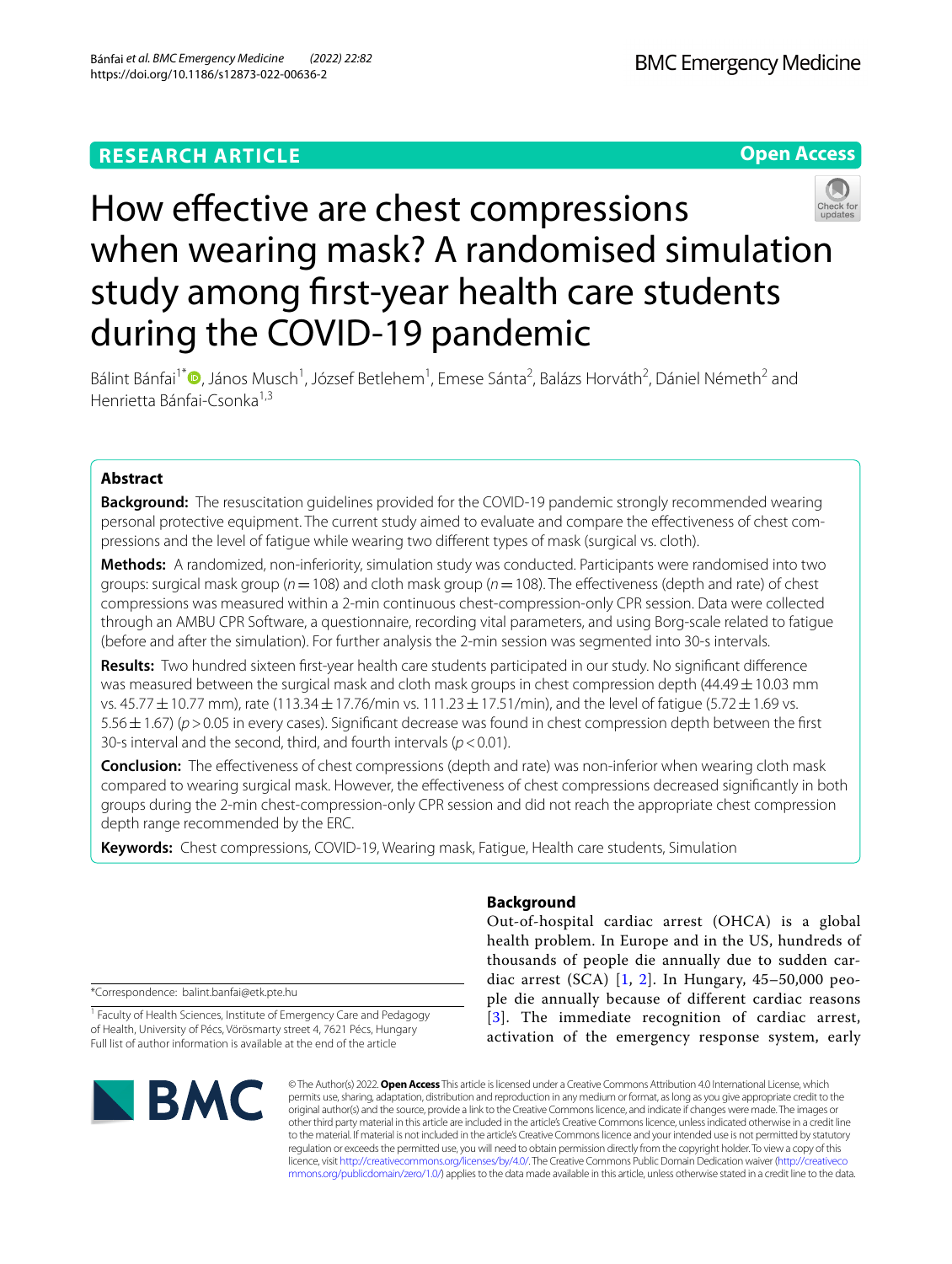cardiopulmonary resuscitation (CPR), and defibrillation can improve the survival rates after SCA [[4\]](#page-6-3). The coronavirus disease (COVID-19) emerged in Wuhan in late 2019 and rapidly caused a worldwide pandemic [[5](#page-6-4)]. The disease is caused by the severe acute respiratory syndrome coronavirus-2 (SARS-CoV-2) and is highly contagious. Evidence on the main routes of transmission remains limited and evolving, and influenced by several factors  $[6]$  $[6]$  $[6]$ . During the pandemic, the number of OHCA increased in several European countries but the rate of first responders providing help decreased  $[7-10]$  $[7-10]$ . In Sweden, 10% of OHCA patients were affected during the COVID-19 pandemic [\[11\]](#page-6-8).

Introducing CPR training at schools is an efective way to improve the community response after OHCA. The KIDS SAVE LIVES campaign has been successfully implemented in several countries worldwide [\[12\]](#page-6-9). However, minimal CPR training is provided in higher education. Mandatory CPR courses would be necessary in higher education in every feld, especially for health care students [\[13](#page-6-10)]. In Hungary, CPR training is compulsory for all medical and health care students, however, the competencies acquired before graduation are limited [\[14](#page-6-11)]. CPR competencies and knowledge of cardiac arrest vary widely across Europe [\[15\]](#page-6-12).

High quality chest compressions (CC) without unjustifed interruptions constitute the key element of efective CPR  $[16, 17]$  $[16, 17]$  $[16, 17]$  $[16, 17]$ . The quality of CC can be affected by several factors (e.g. gender, body weight, general ftness, known diseases, etc.) [\[18,](#page-6-15) [19\]](#page-6-16). Rescuers' fatigue can decrease the efectiveness of CC [[20](#page-6-17)]. Based on the current guidelines of the European Resuscitation Council (ERC), changing the rescuers every two minutes is recommended [[16](#page-6-13)]. COVID-19 has a high impact on real CPR as well as on training. ERC reacted quickly to the pandemic situation and prepared new guidelines. The focus of the new recommendations is to decrease the risk of contamination for the first responder. Therefore, wearing personal protective equipment (PPE) is strongly recommended [\[21\]](#page-6-18). However, a previous systematic review and meta-analysis showed some negative effects when wearing PPE during CPR [[22](#page-6-19)].

The aims of the current study were to compare the effectiveness of CC and the level of fatigue wearing two different types of masks (surgical mask group [SMG] vs. cloth mask group [CMG]) among firstyear health care students in a 2-min long continuous chest compression-only CPR (CCO-CPR) scenario. We hypothesized that CCO-CPR performace with wearing cloth mask is non-inferior to wearing surgical mask.

## **Methods**

A randomised simulation non-inferiority study was conducted to investigate the efects of wearing two different types of mask (SMG vs. CMG) and gloves while performing CCO-CPR among health care students. The reasons for involving surgical masks and cloth masks in our study were: (1) during the pandemic the majority of the Hungarian population wear these types of masks and the ratio of wearing higher quality PPE (e.g. N95 mask) is rare in the general lay population; and (2) no previous studies have investigated the efects of wearing cloth mask during CPR. The following consumer-grade face masks were used by the participants in CMG: a 2-layer, washable, polyester mask with ear loops and without nose bridge (Rovitex Hungária Kft). In the SMG, medical procedure masks with elastic ear loops and aluminium nose bridge were used by the students (LND Pharma Kft.).

### **Participants**

First-year health care students (dietetics, nursing, paramedic and physiotherapy) from the University of Pécs Faculty of Health Sciences participated in our study between September and October 2020. All first year students were informed about the study through a written form and were asked to contact the trial manager if they were willing to participate. Students were recruited for the study after their "First aid and resuscitation" course. This subject, taught to every health care student in the first semester of their university studies, contains two hours of theory and two hours of practice about adult basic life support (BLS). BLS content was based on the current ERC guidelines, including COVID-19 recommendations [\[16,](#page-6-13) [21\]](#page-6-18). All students were alternately allocated to the two different groups (SMG and CMG). Simple randomization method was used by computer generated random numbers when participants arrived (even – SMG, odd – CMG). The participants were blinded to their assigned groups until they were started the measurement. In addition, they were also blinded to the purpose of the study until the end of the study.

# **Study design and data collection**

Data collection consisted of three diferent parts: (1) self-administered questionnaire; (2) vital parameters in relationship with fatigue; (3) efectiveness of CC through AMBU CPR Software (AMBU A/S, Baltorpbakken 13, DK 2750 Ballerup, Denmark).

The questionnaire contained the following data: type of mask, sex, age, smoking habit, known cardiovascular and/or respiratory disease, and prior frst aid training. In addition, the questionnaire contained the Borg-scale [\[23](#page-6-20)] to collect information about the subjective feeling of fatigue before and after the 2-min continuous CCO-CPR session (1–10 points;  $1 =$  does not disturb it,  $10 =$  makes it very difficult).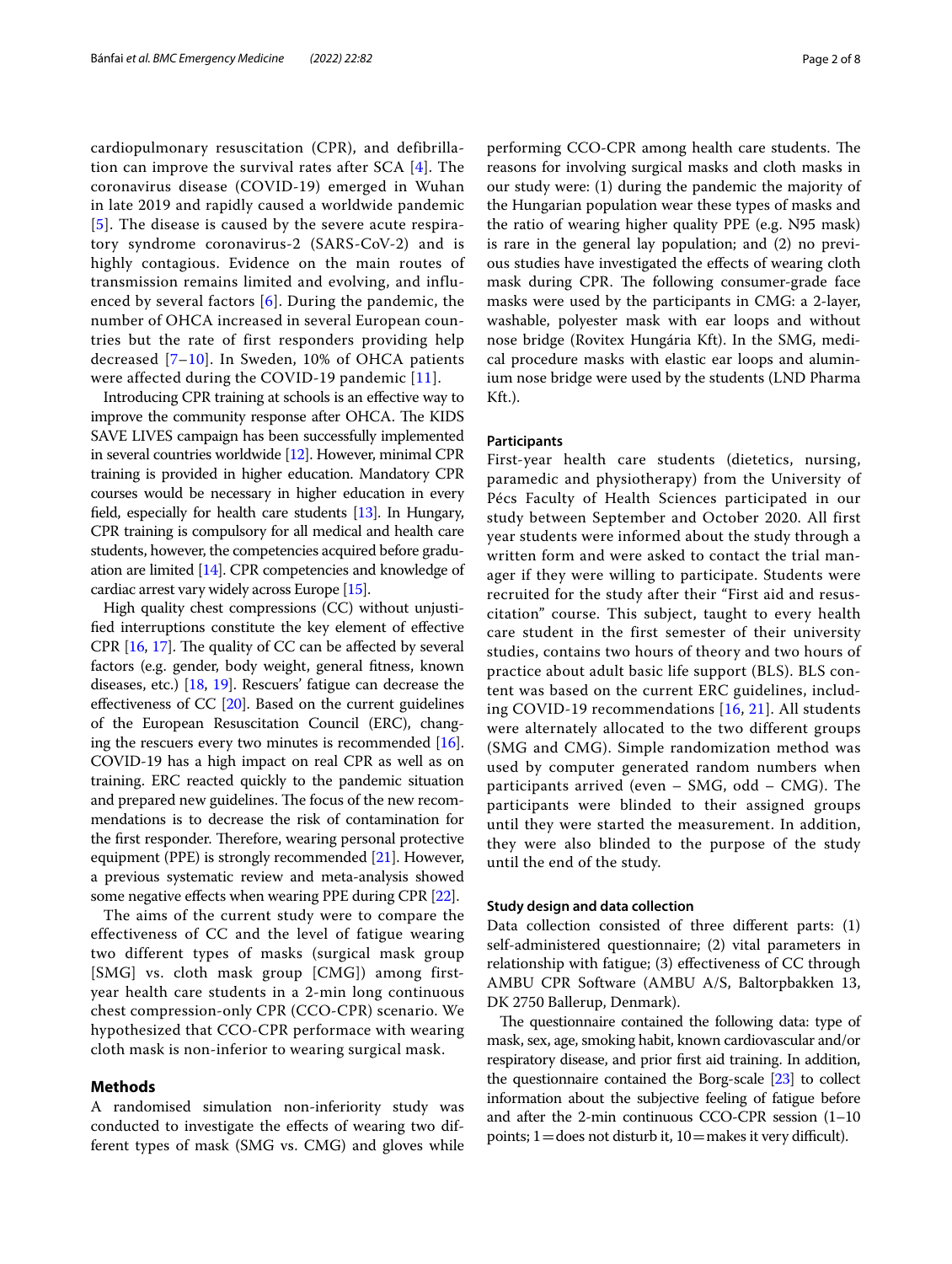The primary outcome of our study was to measure and compare CC's efectiveness (depths and rate) in the two diferent groups. To evaluate students' CCO-CPR performance, the AMBU CPR Software was used and the depth and rate of CC were detected during a 2-min-long continuous session. During the analysis, the 2-min period was segmented into 30-s intervals to evaluate data more precisely. The data of the software (CC depth and rate) were blinded for the participants during performing the CCO-CPR session so they did not receive any type of feedback on their performance.

The secondary outcome of our study was to evaluate and compare participants' fatigue in the two diferent groups. The blood-pressure  $(BP)$ , oxygen-saturation  $(SpO<sub>2</sub>)$ , heart-rate/pulse (HR/P), and respiratory-rate (RR) were measured immediately before and after the continuous 2-min-long CCO-CPR session. To measure BP,  $SpO<sub>2</sub>$  and  $HR/P$ , certified devices were used and RR was measured by inspection. All vital parameters were measured by an experienced paramedic. The subjective feeling of fatigue was measured by the Borg-scale as mentioned above.

All these situations were led by paramedics experienced in CPR training.

### **Sample size calculation**

The sample size was based on expected differences in CC depth and rate. The mean standard deviation (SD) was for CC depth of 10.5 mm and for CC rate of 17.6/ min. With a power of 80% and an alpha error probability of 5%, the estimated sample size was 110 for CC depth (non-inferiority margin of 3 mm) and 153 for CC rate (non-inferiority margin of 4/min). To cover both main data, we decided for a minimum sample size of 153 (minimum 77/group). We tried to recruit as many frst year health care students as possible.

### **Statistical analysis**

Statistical analysis was conducted using SPSS 24.0 (Statistics Package for Social Sciences, Chicago, IL, USA) statistical software. Descriptive statistics were performed (percentage, mean, standard deviation) to describe the sample. Study parameters were assessed for normality by using Shapiro–Wilk test which indicated normal distribution. A t-test was used to evaluate the association between efectiveness of CC (depth and rate), fatigue (vital parameters and Borg-scale), and the type of mask. A two-tailed p-value less than 0.05 was considered to be statistically signifcant.

# **Results**

A total of 229 students were recruited for the study. Thirteen of the participants were excluded because of the exclusion criteria (in three cases CPR software did not record data and ten students did not complete the questionnaire and withdrew from the study before the CCO-CPR examination). After exclusions, the total number of participants was 2[1](#page-3-0)6 ( $n=216$ ) (Fig. 1). After randomization, 108 students were included in the SMG and 108 students in the CMG. The main characteristics of the participants are shown in Table [1](#page-3-1).

Age, body weight, body heigh, BMI, smoking habit, known diseases and prior training were similar between the two groups. Most of the participants were female.

#### **Primary outcome—Efectiveness of chest compressions**

The effectiveness of CC was measured using the AMBU CPR software. The comparison of SMG vs. CMG are demonstrated in Table [2.](#page-4-0)

In the primary outcome, there was no signifcant difference between the mean CC depth  $(p=0.41)$  and CC rate  $(p=0.38)$  of the SMG and CMG. The depth of CC decreased signifcantly after the frst 30-s interval (*p* < 0.01) (both in SMG and CMG) compared to the second, third, and fourth 30-s intervals but the CC rate did not change significantly over time. There was no diference detected between SMG and CMG during the 30-s intervals. The differences in depth and rate of CC between 30-s intervals are shown in Table [2](#page-4-0).

# **Secondary outcome—Fatigue during performing chest compression**

Vital parameters and subjective fatigue (based on the Borg-scale) are shown in Table [3.](#page-4-1)

In the secondary outcomes, no signifcant diference was measured in changes the vital parameters and the Borg-scale between SMG and CMG. Borg-scale increased signifcantly in both of the groups (SMG and CMG) after the 2-min continuous CCO-CPR session (*p* < 0.01). No signifcant diference was detected in the Borg-scale between SMG and CMG before  $(p=0.19)$ and after  $(p=0.49)$  the 2-min continuous CCO-CPR session.

After performing CC, systolic BP increased in every groups (*p*<0.01) but diastolic BP did not change; RR and HR/P increased ( $p < 0.01$ ) but SpO<sub>2</sub> decreased ( $p < 0.01$ ).

# **Discussion**

The main aims of our non-inferiority study were to compare the effectiveness of CC when wearing different types of masks (surgical vs. cloth masks) and to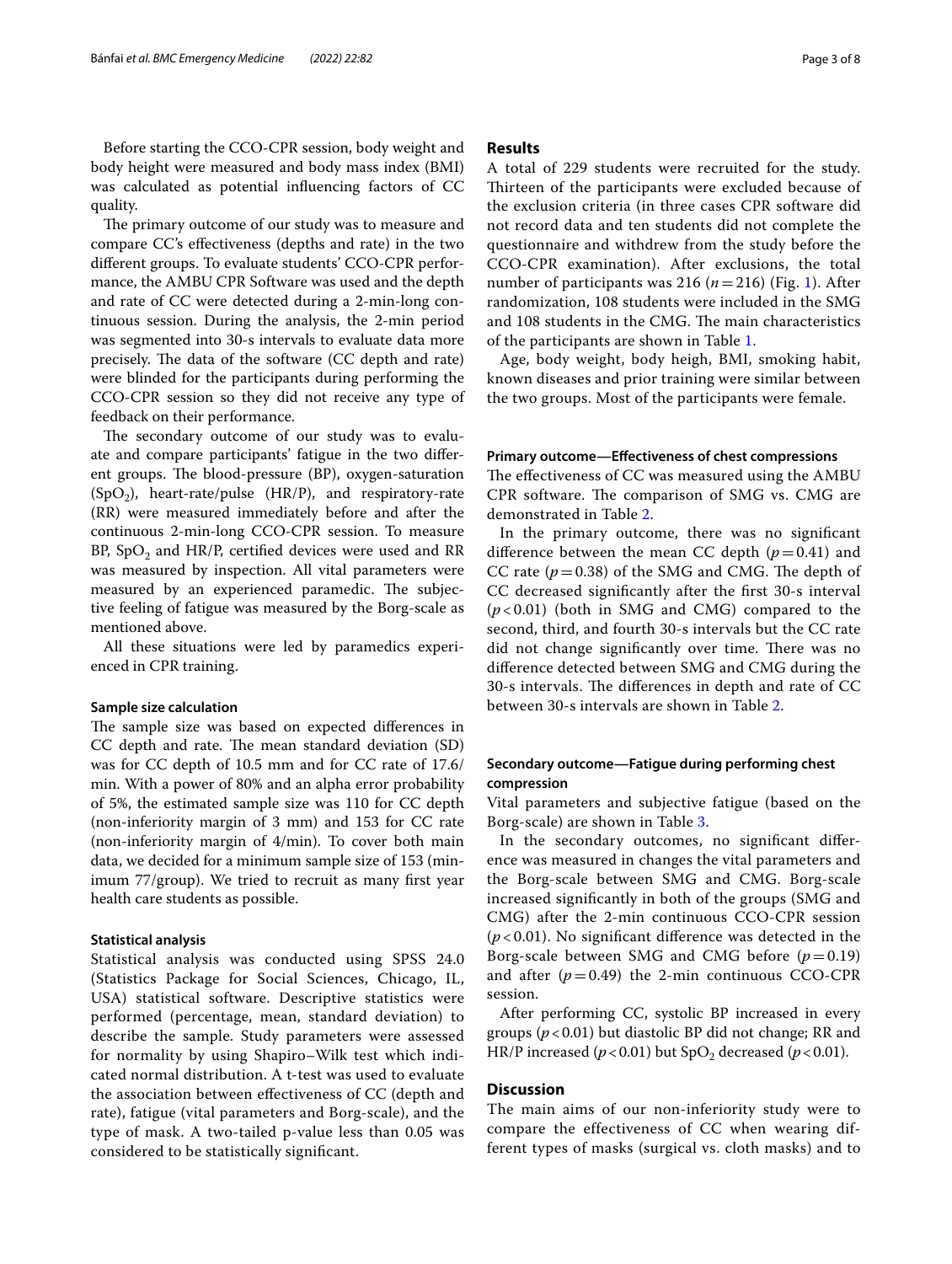

<span id="page-3-1"></span><span id="page-3-0"></span>**Table 1** The main characteristics of the students  $(n=216)$ 

|                                                    |       | Type of mask      |                                 |  |  |
|----------------------------------------------------|-------|-------------------|---------------------------------|--|--|
|                                                    |       |                   | SMG $(n = 108)$ CMG $(n = 108)$ |  |  |
| Sex                                                | Man   | $11.1\%$ (12)     | 14.8% (16)                      |  |  |
|                                                    | Woman | 88.9% (96)        | 85.2% (92)                      |  |  |
| Mean age                                           |       | $19.44 \pm 1.654$ | $19.19 \pm 1.226$               |  |  |
| Mean body weight                                   |       | $63.01 + 10.763$  | $64.11 + 14.411$                |  |  |
| Mean body heigh                                    |       | $166.88 + 8.805$  | $170.31 + 8.691$                |  |  |
| <b>Mean BMI</b>                                    |       | $22.039 + 2.968$  | $22.024 \pm 4.248$              |  |  |
| Smoking habit                                      | Yes   | 13% (14)          | 11.1% (12)                      |  |  |
|                                                    | No    | 87% (94)          | 88.9% (96)                      |  |  |
| Known cardiovascular<br>and/or respiratory disease | Yes   | $7.4\%$ (8)       | $4.6\%$ (5)                     |  |  |
|                                                    | No    | 92.6% (100)       | 95.4% (103)                     |  |  |
| <b>Prior resuscitation training</b>                | Yes   | 54.6% (59)        | 61.1% (66)                      |  |  |
|                                                    | No    | 45.4% (49)        | 38.9% (42)                      |  |  |

Data are normally distributed

Categorical variables are presented in percentages and absolute numbers in parentheses. Continuous variables are presented as mean and standard deviation

*SMG* Surgical mask group, *CMG*Cloth mask group, *BMI*Body Mass Index

measure the level of fatigue during a 2-min long continuous CCO-CPR session among first-year health care students. We found no differences between wearing surgical or cloth mask on CCO-CPR effectiveness and the level of fatigue. The strength of our study is that to the best of our knowledge, no previous study investigated and compared the effectiveness of CCO-CPR when wearing only lower quality masks (surgical and cloth masks that are available for general population) and not high filtered PPE (e.g. N95). In addition, we investigated a wide range of first-year health care students (dietetics, nursing, paramedic, and physiotherapy). The participants of our study are considered laypeople at this stage of their studies. Previous studies primarily investigated graduates from health care programs or health care students immediately before their graduation [[13](#page-6-10)[–15,](#page-6-12) [24–](#page-6-21)[26](#page-6-22)].

During the COVID-19 pandemic, wearing masks and other available types of PPE has been strongly recommended during CPR [[21](#page-6-18)] because CC can be an aerosol-generating procedure (AGP) [[21,](#page-6-18) [27\]](#page-7-0). A recent study demonstrated that both surgical and cotton mask seem to be inefective in preventing the dissemination of SARS-CoV-2 through coughs of infected patients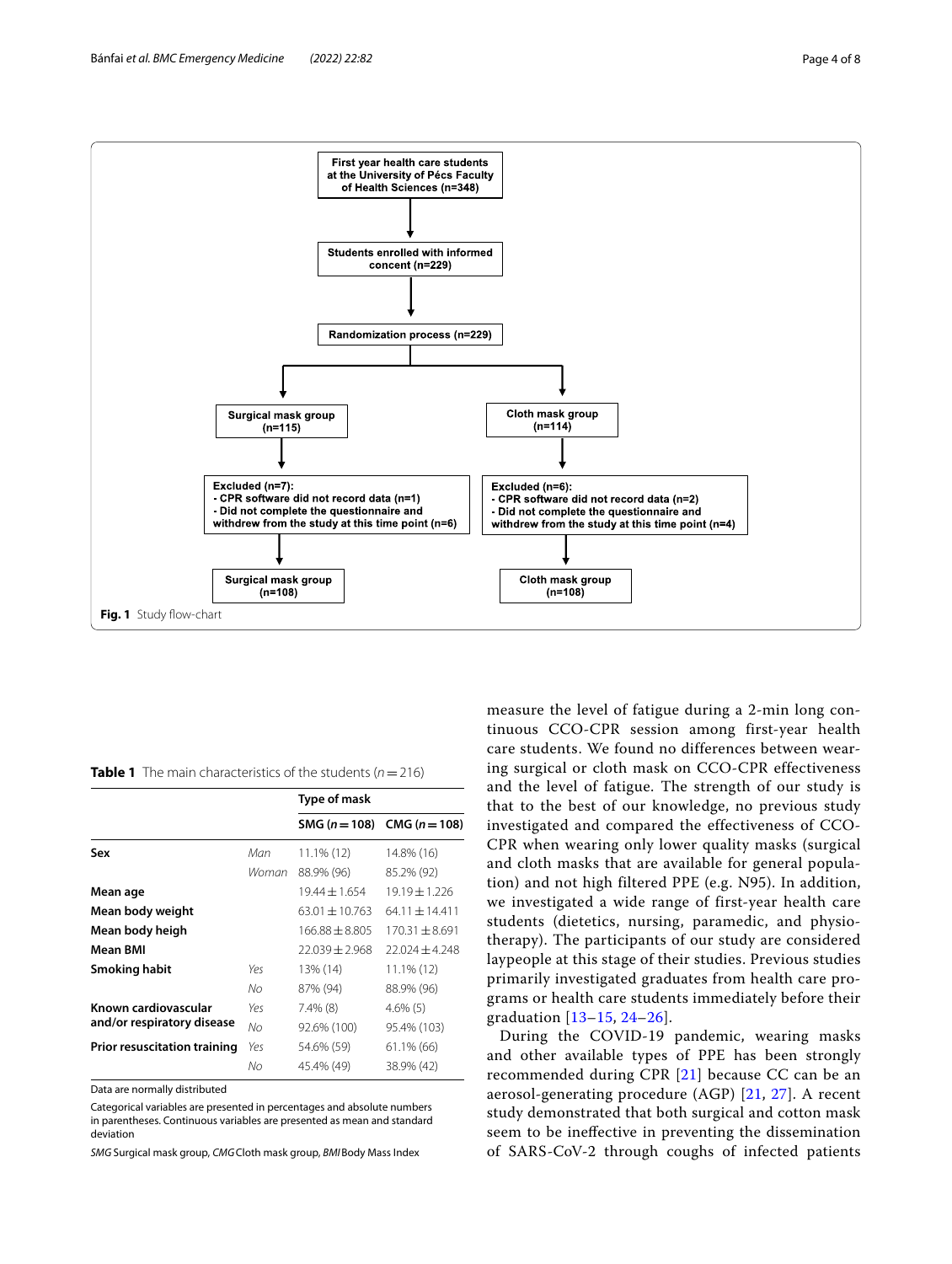|                | Type of mask                   |                                | p-value | Mean difference [Cl 95%] |  |
|----------------|--------------------------------|--------------------------------|---------|--------------------------|--|
|                | SMG $(n = 108)$                | $CMG (n = 108)$                |         |                          |  |
| $0 - 29.9 s$   | $48.26 \pm 14.15$              | $48.55 \pm 9.97$               | 0.86    | $-0.27$ $[-3.6, 2.9]$    |  |
| $30 - 59.9 s$  | $45.14 \pm 10.88$ <sup>*</sup> | $46.19 \pm 10.71$ <sup>*</sup> | 0.47    | $-1.1$ $[-3.9, 1.8]$     |  |
| $60 - 89.9 s$  | $42.88 \pm 10.08^*$            | $44.76 \pm 11.09$ <sup>*</sup> | 0.19    | $-1.9$ [ $-4.7, 0.9$ ]   |  |
| $90 - 120s$    | $41.69 \pm 10.41$ <sup>*</sup> | $43.77 \pm 14.72$ <sup>*</sup> | 0.23    | $-2.1$ $[-5.5, 1.3]$     |  |
| 2 min in total | $44.49 \pm 10.03$              | $45.77 \pm 10.97$              | 0.41    | $-1.2$ $[-4, 1.6]$       |  |
| $0 - 29.9 s$   | $113.28 \pm 16.17$             | $110.96 \pm 15.94$             | 0.29    | $2.3$ [-1.9, 6.6]        |  |
| $30 - 59.9 s$  | $113.57 \pm 17.97$             | $111.29 \pm 18.00$             | 0.35    | $2.2$ [-2.5, 7.1]        |  |
| $60 - 89.9 s$  | $113.56 \pm 18.48$             | $112.04 \pm 18.00$             | 0.54    | $1.5$ [-3.4, 6.4]        |  |
| $90 - 120s$    | $112.94 \pm 20.07$             | $110.63 \pm 20.16$             | 0.39    | $2.3$ [-3.1, 7.7]        |  |
| 2 min in total | $113.34 \pm 17.76$             | $111.23 \pm 17.51$             | 0.38    | $2.1$ [-2.6, 6.8]        |  |
|                |                                |                                |         |                          |  |

# <span id="page-4-0"></span>**Table 2** The effectiveness of chest compressions performed by the students ( $n = 216$ )

Data are normally distributed

*SMG* Surgical mask group, *CMG*Cloth mask group, *CC*chest-compression, *CI*Confdence interval

Results are presented as mean and standard deviation. The 2-min continuous chest-compression session was segmented into 30 s intervals. Diferences between the SMG and CMG related to CC' depth and rate were measured using t-test

 $p$ <sup>\*</sup>  $p$  < 0.05 compared to the first interval (t-test was used)

# <span id="page-4-1"></span>**Table 3** Vital parameters and subjective fatigue (based on the modified Borg-scale) ( $n=216$ )

|                                        |        | Type of mask                 |                    | p-value | Mean<br>difference<br>[CI 95%] |
|----------------------------------------|--------|------------------------------|--------------------|---------|--------------------------------|
|                                        |        | SMG $(n = 108)$              | CMG $(n = 108)$    |         |                                |
| Mean blood pressure (Systolic) (Hgmm)  | Before | $121.66 \pm 13.52$           | $121.10 \pm 14.25$ | 0.77    | $0.6$ [-3.1, 4.2]              |
|                                        | After  | $128.55 \pm 15.12$           | $127.07 \pm 15.41$ | 0.48    | $1.4$ [ $-2.6$ , 5.6]          |
| Mean blood pressure (Diastolic) (Hgmm) | Before | 74.20 ± 12.78                | $73.86 \pm 9.20$   | 0.82    | $0.3$ [-2.6, 3.3]              |
|                                        | After  | $72.05 \pm 9.55$             | $72.65 \pm 8.78$   | 0.63    | $-0.6$ $[-3.1, 1.9]$           |
| Mean heart rate/pulse (/min)           | Before | $90.26 \pm 19.05$            | $90.12 \pm 19.17$  | 0.96    | $0.1$ [-4.9, 5.2]              |
|                                        | After  | $106.35 \pm 21.87$           | $106.61 \pm 23.94$ | 0.93    | $-0.2$ $[-6.4, 5.9]$           |
| Mean oxygen-saturation (%)             | Before | $97.88 \pm 1.60$             | $97.82 \pm 1.50$   | 0.79    | $0.1$ [-0.4, 0.5]              |
|                                        | After  | $97.16 \pm 1.91$             | $97.16 \pm 1.92$   | 0.99    | $0$ [-0.5, 0.5]                |
| Mean respiratory-rate (/min)           | Before | $15.39 \pm 2.51$             | $15.19 \pm 2.67$   | 0.58    | $0.2$ [ $-0.5$ , $0.9$ ]       |
|                                        | After  | $21.08 \pm 3.53$             | $21.01 \pm 3.83$   | 0.88    | $0.1$ [ $-0.9$ , $1.1$ ]       |
| Mean Borg-scale (1-10)                 | Before | $4.45 \pm 1.76$              | $4.26 \pm 1.69$    | 0.19    | $0.3$ [-0.2, 0.7]              |
|                                        | After  | $5.72 \pm 1.69$ <sup>*</sup> | $5.56 \pm 1.67$    | 0.49    | $0.2$ [-0.3, 0.6]              |

Data are normally distributed

Numbers are demonstrated as mean and standard deviation. Diferences between the SMG and CMG related to the fatigue (vital parameters, Borg-scale) were measured using t-test

*SMG* Surgical mask group, *CMG*Cloth mask group, *CI*Confdence interval

 $*$  *p*<0.01 compared to the Borg-scale after the 2-min continuous chest-compression session (t-test was used)

with COVID-19 [[28\]](#page-7-1). Another study revealed that the fitted filtration efficiency (FFE) of different cloth masks that are available for the public is nearly equivalent to or better than e.g. surgical masks in many cases [[29](#page-7-2)]. Despite the previously mentioned results, cloth and/ or surgical masks together with other strategies (e.g. social distancing and regular hand washing) can provide some reduction of contamination from expiratory particles [[30,](#page-7-3) [31\]](#page-7-4). Prior studies primarily focused on a wider range of PPEs used during professional patient care and not lay-CPR [\[32](#page-7-5)[–35\]](#page-7-6).

In our study, there were no significant differences detected between the performance of SMG and CMG. The effectiveness of CC decreased significantly in both groups during the 2-min CCO-CPR session. Some vital parameters (BP, HR/P, RR) increased significantly and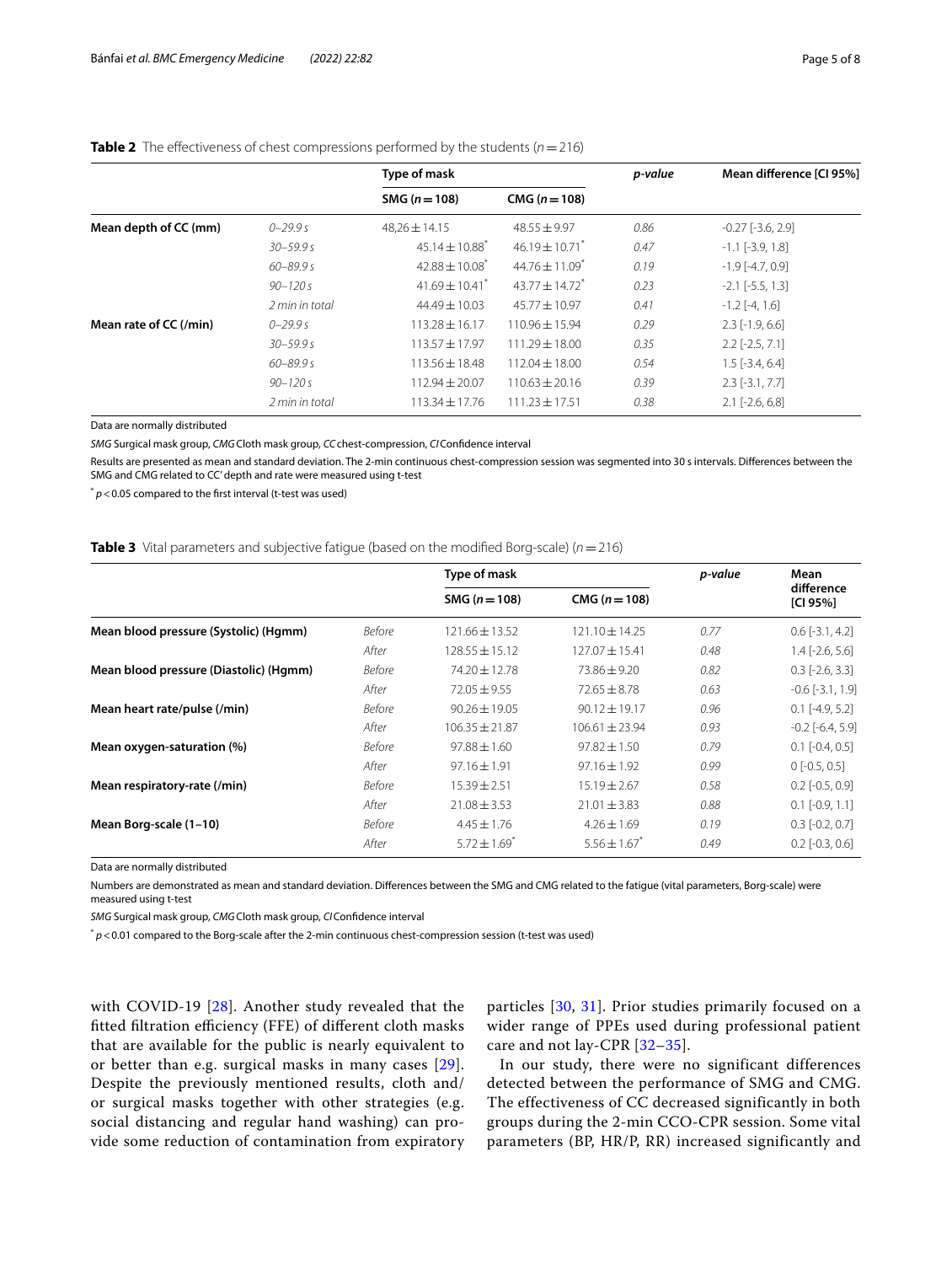$SpO<sub>2</sub>$  decreased significantly after the 2-min continuous CC session. Subjective fatigue based on the modified Borg-scale increased after performing CCs but it did not influence the performance of CCO-CPR (neither depth nor rate of CC). A recent study showed that health care professionals wearing N95 mask showed lower quality of CPR and fatigue in a shorter time period than participants wearing surgical masks [[33\]](#page-7-7). In another recent study, which demonstrated results about medical students who wore full PPE, CC depth decreased after the first minute significantly in both groups with or without feedback device. The CC rate was better in the group using a feedback device [[34\]](#page-7-8). Conversely, a very recent study demonstrated that there was no differences between the CPR performance of emergency medical service providers who wore and did not wear different types of masks [[35\]](#page-7-6). However, owing to the current national regulations, wearing some types of PPE (at least a face mask) in the streets or at workplaces is mandatory, so in the case of OHCA in lay CPR there should be no delay in wearing it. Therefore, based on this limited evidence, wearing PPE is still recommended to protect bystanders from contamination [[21](#page-6-18), [27](#page-7-0), [36](#page-7-9)].

In our study, there was no signifcant diference between the mean CC depth and rate in SMG and CMG. As previous studies have shown, there are several factors that influence the effectiveness of CC  $[17–20]$  $[17–20]$  $[17–20]$  $[17–20]$ . Students in our study performed poorer CC depth  $(44.49 \pm 10.03 \text{ mm})$ in SMG and  $45.77 \pm 10.97$  mm in CMG) compared to the 5–6 cm depth recommended by the current ERC guidelines [\[16\]](#page-6-13). The CC rate  $(113.34 \pm 17.76$  in SMG and  $111.23 \pm 17.51$  in CMG) was within the recommended interval (100–120/min). In contrast, a study from Norway reported data about higher quality CPR without wearing PPE, which supports the current recommendations among fnal year nursing students [[37\]](#page-7-10). However, based on a previous analysis, CC depths between 40 and 55 mm with a peak at 46 mm were associated with highest survival rates [[38\]](#page-7-11). During our investigation, CC depth decreased and CC rate increased over time, similar to the findings of a previous study  $[39]$  $[39]$ . The CC rate did not change signifcantly during the investigation and CC depth decreased signifcantly after the frst 30-s interval compared with the second, third and fourth intervals. This result is in contrast with prior investigations among paramedics, which did not show deterioration in CC quality within the frst 2 min [\[24,](#page-6-21) [25\]](#page-6-23). However, some other studies reported data about rapid deterioration in the quality of CPR after one minute, similarly our findings  $[40]$ . Therefore, changing the rescuer more frequently than every 2 min should be considered.

### **Limitations**

Despite promising results, our study has several limitations. Our study might not be representative of the whole population of health care students nor the entire population in Hungary; thus, the efects of wearing surgical and/ or cloth mask remains unknown. Further, distribution of sex was not equal (the majority of respondents were female). However, this ratio is general and acceptable in the feld of health care in higher education in Hungary. In our study, simple randomization method was used which can cause some biases in allocation of participants. Therefore, permuted block randomization could be more reliable. Since only a 2-min-long continuous CCO-CPR session was measured, we do not have information about further and later efects (e.g. higher level of fatigue, lack of other rescuer, not optimal surface, etc.). However, we chose this time interval because in the current ERC guidelines changing the rescuer is recommended every 2 min. This study did not establish a control group to measure the efectiveness of students' CC without wearing masks, which would be a useful comparison for further analysis. Nonetheless, wearing a mask is strongly recommended during the pandemic. While a CPR manikin was used in our study, the actual CPR efectiveness of these students in a real cardiac arrest situation remains unknown. We did not use any feedback device which could improve the quality.

# **Conclusion**

In conclusion, according to the results of our study, the efectiveness of CC was non-inferior when wearing cloth mask compared to wearing surgical mask. However, the efectiveness of CC decreased signifcantly in both groups during the 2-min CCO-CPR session and did not reach the appropriate CC depth range recommended by the ERC. Further studies are needed to measure and improve CC quality when wearing mask.

#### **Abbreviations**

OHCA: Out-of-Hospital Cardiac Arrest; CPR: Cardiopulmonary Resuscitation; COVID-19: Coronavirus Disease; SARS-CoV-2: Severe Acute Respiratory Syndrome Coronavirus-2; CC: Chest Compression; ERC: European Resuscitation Council; PPE: Personal Protective Equipment; CCO-CPR: Chest Compression Only Cardiopulmonary Resuscitation; SMG: Surgical Mask Group; CMG: Cloth Mask Group; BP: Blood Pressure; HR/P: Heart Rate/Pulse; SpO<sub>2</sub>: Oxygen Saturation; RR: Respiratory Rate; CI: Confdence Interval.

#### **Acknowledgements**

The authors would like to thank all the health care students who participated in the study. A cordial thanks to all the paramedic students who helped the leading instructors with recording data.

#### **Authors' contributions**

BB: Conceptualisation, Methodology, Validation, Software, Formal analysis, Investigation, Resources, Data curation, Writing – original draft, Visualisation, Supervision, Project administration, Funding acquisition. JM: Methodology, Validation, Resources; JB: Visualisation, Supervision; ES: Formal analysis,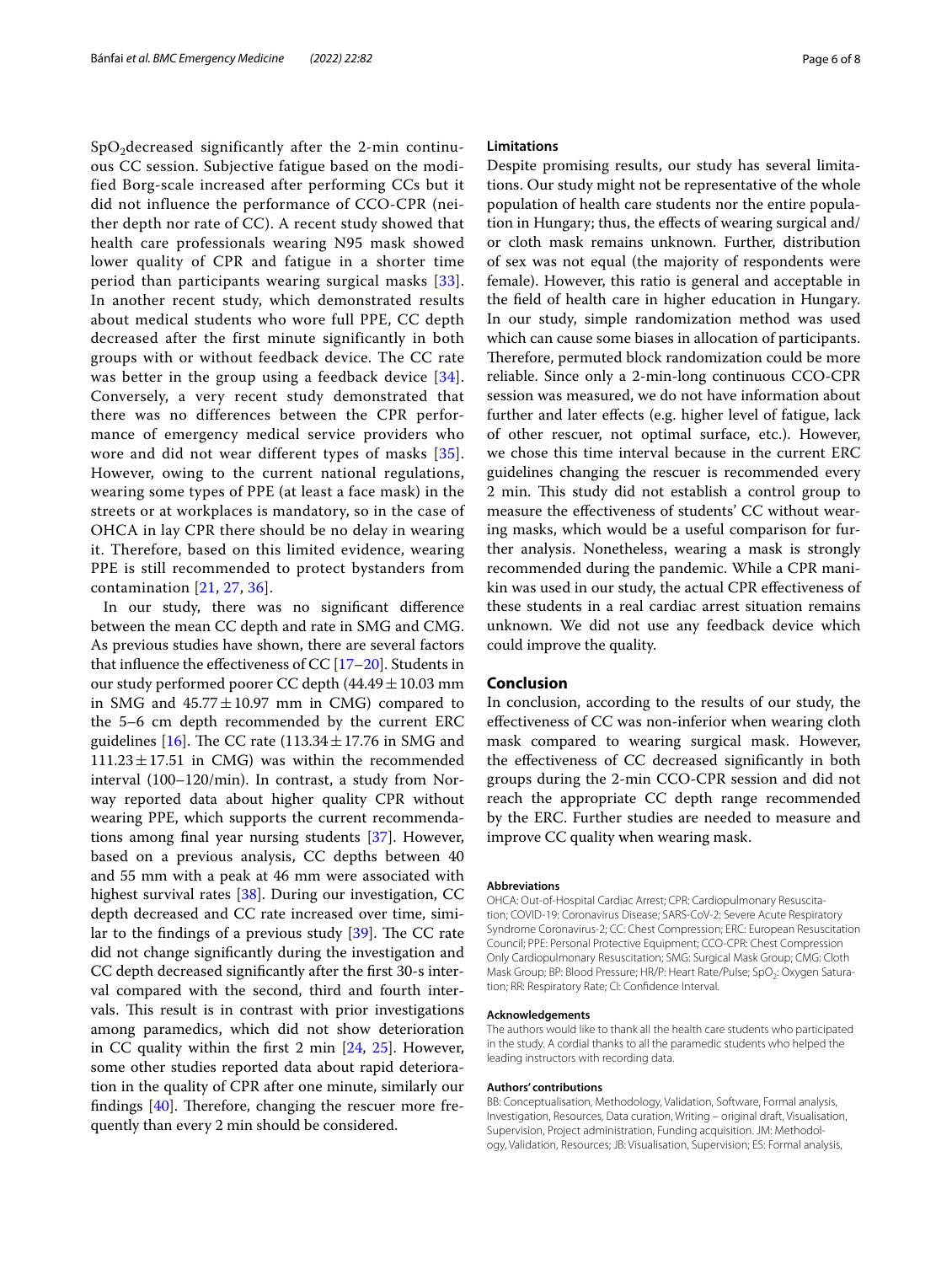Resources; BH: Software, Data curation; DN: Software, Data curation; HBCs: Conceptualisation, Methodology, Investigation, Writing – original draft. The author(s) read and approved the fnal manuscript.

#### **Funding**

Open access funding provided by University of Pécs. This study was supported by the ÚNKP-20–4-II New National Excellence Program of the Ministry for Innovation and Technology from the source of the National Research, Development and Innovation Fund. The funding agency had no role in the design of the study and collection, analysis, and interpretation of data, and in writing the manuscript.

#### **Availability of data and materials**

The datasets used and/or analysed during the current study are available from the corresponding author on reasonable request.

# **Declarations**

#### **Ethics approval and consent to participate**

The study protocol was approved by the Regional and Institutional Research Ethical Committee of the Clinical Centre of the University of Pécs (approval number: 7756 – PTE 2019) and Institutional Review Board approval for the proposed study was also granted (ÚNKP-II-4). All participants received detailed information about the research and signed the declaration of consent if they agreed to the research conditions and were willing to participate. Participants were informed of their right to quit at any point during the study with no personal consequences.

#### **Consent for publication**

Not applicable.

#### **Competing interests**

The authors declare that they have no competing interests.

#### **Author details**

<sup>1</sup> Faculty of Health Sciences, Institute of Emergency Care and Pedagogy of Health, University of Pécs, Vörösmarty street 4, 7621 Pécs, Hungary. <sup>2</sup>Faculty of Health Sciences Institute of Emergency Care and Pedagogy of Health, University of Pécs, Jókai Mór street 14, 9700 Szombathely, Hungary. <sup>3</sup>Clinical Centre, Department of Emergency Medicine, University of Pécs, Ifúság street 13, 7624 Pécs, Hungary.

### Received: 5 May 2021 Accepted: 25 April 2022 Published online: 08 May 2022

#### **References**

- <span id="page-6-0"></span>1. Berdowski J, Berg RA, Tijssen JG, Koster RW. Global incidences of out-ofhospital cardiac arrest and survival rates: systematic review of 67 prospective studies. Resuscitation. 2010;81:1479–87. [https://doi.org/10.1016/j.](https://doi.org/10.1016/j.resuscitation.2010.08.006) [resuscitation.2010.08.006](https://doi.org/10.1016/j.resuscitation.2010.08.006).
- <span id="page-6-1"></span>2. Gräsner JT, Lefering R, Koster RW, et al. EuReCa ONE – 27 Nations, ONE Erurope, ONE Registry. A prospective one months analysis of out-ofhospital cardiac arrest outcomes in 27 contries in Europe. Resuscitation. 2016;105:188–95. <https://doi.org/10.1016/j.resuscitation.2016.06.004>.
- <span id="page-6-2"></span>3. Available from: [https://www.ksh.hu/docs/hun/xstadat/xstadat\\_eves/i\\_](https://www.ksh.hu/docs/hun/xstadat/xstadat_eves/i_wnh001.html) [wnh001.html](https://www.ksh.hu/docs/hun/xstadat/xstadat_eves/i_wnh001.html)
- <span id="page-6-3"></span>4. Brady WJ, Mattu A, Slovis CM. Lay responder care an adult with out-ofhospital cardiac arrest. N Eng J Med. 2019;381:2242–51. [https://doi.org/](https://doi.org/10.1056/NEJMra1802529) [10.1056/NEJMra1802529.](https://doi.org/10.1056/NEJMra1802529)
- <span id="page-6-4"></span>5. Coronavirus disease (COVID-19) situation reports. Geneva: World Health Organisation, 2020. Available from: [https://www.who.int/emergencies/](https://www.who.int/emergencies/diseases/novel-coronavirus-2019/situation-reports/) [diseases/novel-coronavirus-2019/situation-reports/](https://www.who.int/emergencies/diseases/novel-coronavirus-2019/situation-reports/)
- <span id="page-6-5"></span>6. Rutter H, Parker S, Stahl-Timmins W, et al. Visualising SARS-CoV-2 transmission routes and mitigations. BMJ. 2021;1(375): e065312. [https://doi.org/](https://doi.org/10.1136/bmj-2021-065312) [10.1136/bmj-2021-065312.](https://doi.org/10.1136/bmj-2021-065312)
- <span id="page-6-6"></span>7. Marijon E, Karam N, Jost D. Out-of-hospital cardiac arrest during the COVID-19 pandemic in Paris, France: a population-based, observational

study. Lancet Public Health. 2020;5:437–43. [https://doi.org/10.1016/](https://doi.org/10.1016/S2468-2667(20)30117-1) [S2468-2667\(20\)30117-1](https://doi.org/10.1016/S2468-2667(20)30117-1).

- 8. Baldi E, Sechi GM, Mare C, et al. Out-of-hospital cardiac arrest during the Covid-19 outbreak in Italy. N Engl J Med. 2020;383:496–8. [https://doi.org/](https://doi.org/10.1056/NEJMc2010418) [10.1056/NEJMc2010418](https://doi.org/10.1056/NEJMc2010418).
- 9. Ortiz FR, de Valle PF, Knox EC, et al. Infuence of the Covid-19 pandemic on out-of-hospitalcardiac arrest. A Spanish nationwide prospectivecohort study Resuscitation. 2020;157:230–40. [https://doi.org/10.1016/j.resuscitat](https://doi.org/10.1016/j.resuscitation.2020.09.037) [ion.2020.09.037](https://doi.org/10.1016/j.resuscitation.2020.09.037).
- <span id="page-6-7"></span>10. Scquizzato T, Olasveengen TM, Ristagno G, et al. The other side of novel coronavirus outbreak: Fear of performing cardiopulmonary resuscitation. Resuscitation. 2020;150:92–3. [https://doi.org/10.1016/j.resuscitation.2020.](https://doi.org/10.1016/j.resuscitation.2020.03.019) [03.019](https://doi.org/10.1016/j.resuscitation.2020.03.019).
- <span id="page-6-8"></span>11. Sultanian P, Lundgren P, Strömsöe A, et al. Cardiac arrest in COVID-19: characteristics and outcomes of in- and out-of-hospital cardiac arrest. A report from the Swedish Registry for Cardiopulmonary Resuscitation. Eur Heart J. 2021; ehaa1067. doi: <https://doi.org/10.1093/eurheartj/ehaa1067>.
- <span id="page-6-9"></span>12. Semeraro F, Wingen S, Schroeder D, et al. KIDS SAVE LIVES – three years of implementation in Europe. Resuscitation. 2018;131:e9–10. [https://doi.](https://doi.org/10.1016/j.resuscitation.2018.08.008) [org/10.1016/j.resuscitation.2018.08.008](https://doi.org/10.1016/j.resuscitation.2018.08.008).
- <span id="page-6-10"></span>13. Baldi E, Savastano S, Contri E, et al. Mandatory cardiopulmonary resuscitation competencies for undergraduate healthcare students in Europe. A European Resuscitation Council guidance note. Eur J Anaesthesiol. 2020;37:839–41. [https://doi.org/10.1097/EJA.0000000000001272.](https://doi.org/10.1097/EJA.0000000000001272)
- <span id="page-6-11"></span>14. Bánfai B, Éliás Á, Nagy T, Pék E, Betlehem J. Mentőtiszt hallgatók felnőtt emeltszintű újraélesztéssel kapcsolatos ismeretei Magyarországon. Orv Hetil. 2016;157:1476–82. [https://doi.org/10.1556/650.2016.30545.](https://doi.org/10.1556/650.2016.30545)
- <span id="page-6-12"></span>15. Baldi E, Contri E, Bailoni A, et al. Final-year medical students' knowledge of cardiac arrest and CPR: we must do more. Int J Cardiol. 2019;296:76–80. <https://doi.org/10.1016/j.ijcard.2019.07.016>.
- <span id="page-6-13"></span>16. Perkins GD, Handley AJ, Koster RW, et al. European Resuscitation Council Guidelines for Resuscitation 2015. Section 2. Adult basic life support and automated external defbrillation. Resuscitation. 2015;95:81–99. [https://doi.org/10.1016/j.resuscitation.2015.07.015.](https://doi.org/10.1016/j.resuscitation.2015.07.015)
- <span id="page-6-14"></span>17. Considine J, Gazmuri RJ, Perkins GD, et al. Chest compression componenets (rate, depth, chest wall recoil and leaning): A scoping review. Resuscitation. 2020;146(188):202. [https://doi.org/10.1016/j.resuscitation.](https://doi.org/10.1016/j.resuscitation.2019.08.042) [2019.08.042](https://doi.org/10.1016/j.resuscitation.2019.08.042).
- <span id="page-6-15"></span>18. López-González A, Sánchez-López M, Garcia-Hermoso A, et al. Muscular ftness as a mediator of quality cardiopulmonary resuscitation. Am J Emerg Med. 2016;34:1845–9. <https://doi.org/10.1016/j.ajem.2016.06.058>.
- <span id="page-6-16"></span>19. Park HJ, Jeong WJ, Moon HJ, et al. Factors associated with high-quality cardiopulmonary resuscitation performed by bystanders. Emerg Med Int 2020; Article ID 8356201, 6 pages, 2020. [https://doi.org/10.1155/2020/](https://doi.org/10.1155/2020/8356201) [8356201](https://doi.org/10.1155/2020/8356201)
- <span id="page-6-17"></span>20. Abelairas-Gomez C, Rey E, González-Salvado V, Mecías-Calvo M, Rodríguez-Ruiz E, Rodríguz-Núnez A. Acute muscle fatigue and CPR quality assisted by visual feedback devices: A randomised-crossover simulation trial. PlosONE. 2018;13:e0203576. [https://doi.org/10.1371/journal.pone.](https://doi.org/10.1371/journal.pone.0203576) [0203576](https://doi.org/10.1371/journal.pone.0203576) (eCollection 2018).
- <span id="page-6-18"></span>21. Nolan JP, Monsieurs KG, Bossaert L, et al. European Resuscitation Council COVID-19 guidelines executive summary. Resuscitation. 2020;153:45–55. <https://doi.org/10.1016/j.resuscitation.2020.06.001>.
- <span id="page-6-19"></span>22. Sahu AK, Suresh S, Mathew R, Aggarwal P, Nayer J. Impact of personal protective equipment on the efectiveness of chest compression – A systematic review and meta-analysis. Am J Emerg Med. 2021;39:190–6. <https://doi.org/10.1016/j.ajem.2020.09.058>.
- <span id="page-6-20"></span>23. Borg G. Borg's perceived exertion and pain scales. Champaign, IL: Human KInetics; 1998.
- <span id="page-6-21"></span>24. Lyngeraa TJ, Hjortrup PB, Wulff NB, Aagaard T, Lippert A. Effect of feedback on delaying deterioration in quality of compressions during 2 minutes of continuous chest compressions: a randomized manikin study investigating performance with and without feedback. Scand J Traum, Resusc, Emerg Med. 2012;20:12. [https://doi.org/10.1186/](https://doi.org/10.1186/1757-7241-20-16) [1757-7241-20-16](https://doi.org/10.1186/1757-7241-20-16).
- <span id="page-6-23"></span>25. Bjorshol CA, Sunde K, Myklebust H, Assmus J, Soreide E. Decay in chest compression quality due to fatigue is rare during prolonged advanced life support in a manikin model. Scand J Traum, Resusc, Emerg Med. 2011;19:46. <https://doi.org/10.1186/1757-7241-19-46>.
- <span id="page-6-22"></span>26. Semark B, Arestedt K, Israelsson J, von Wangenheim B, Carlsson J, Schildmeijer K. Quality of chest compressions by healthcare professionals